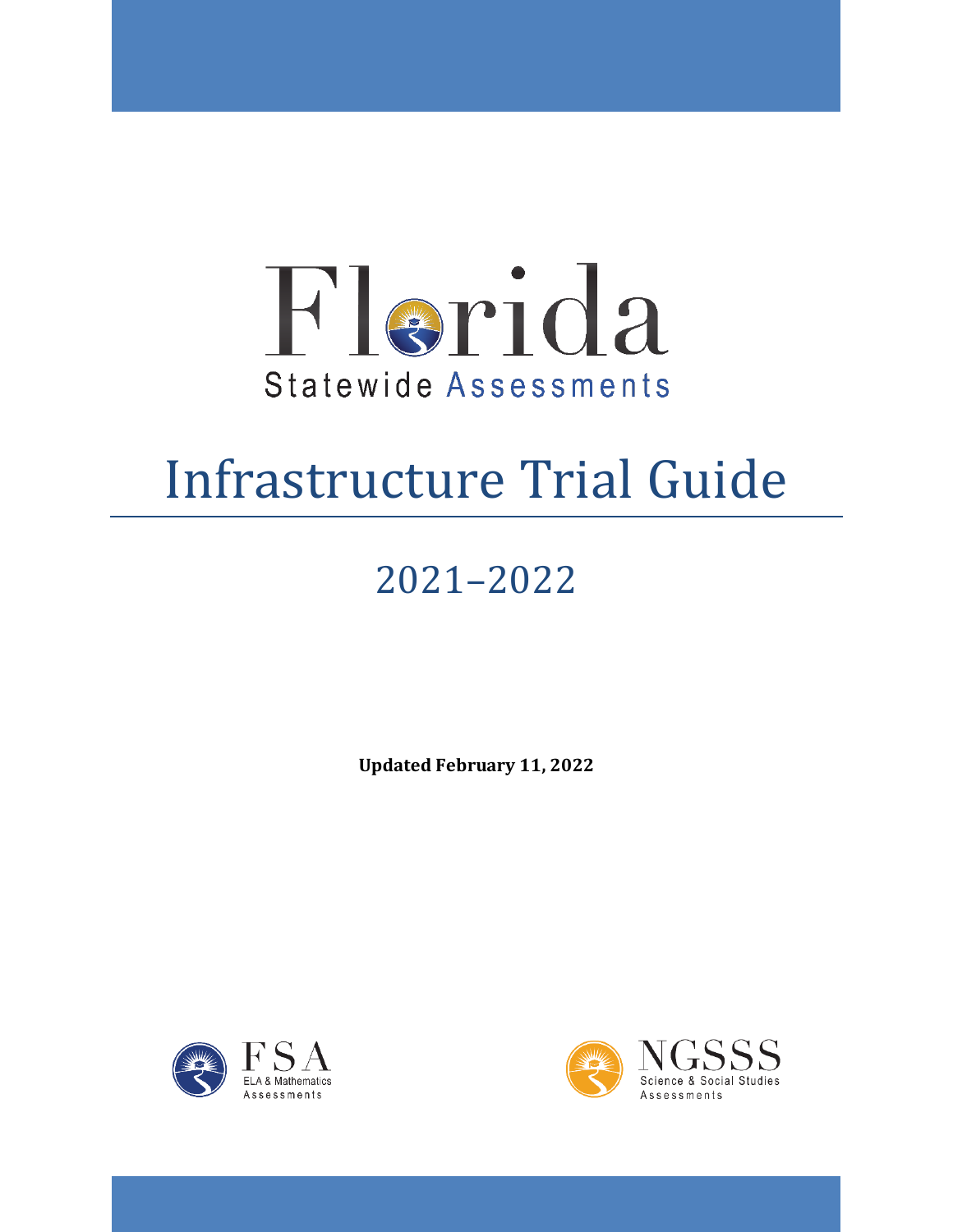## **Table of Contents**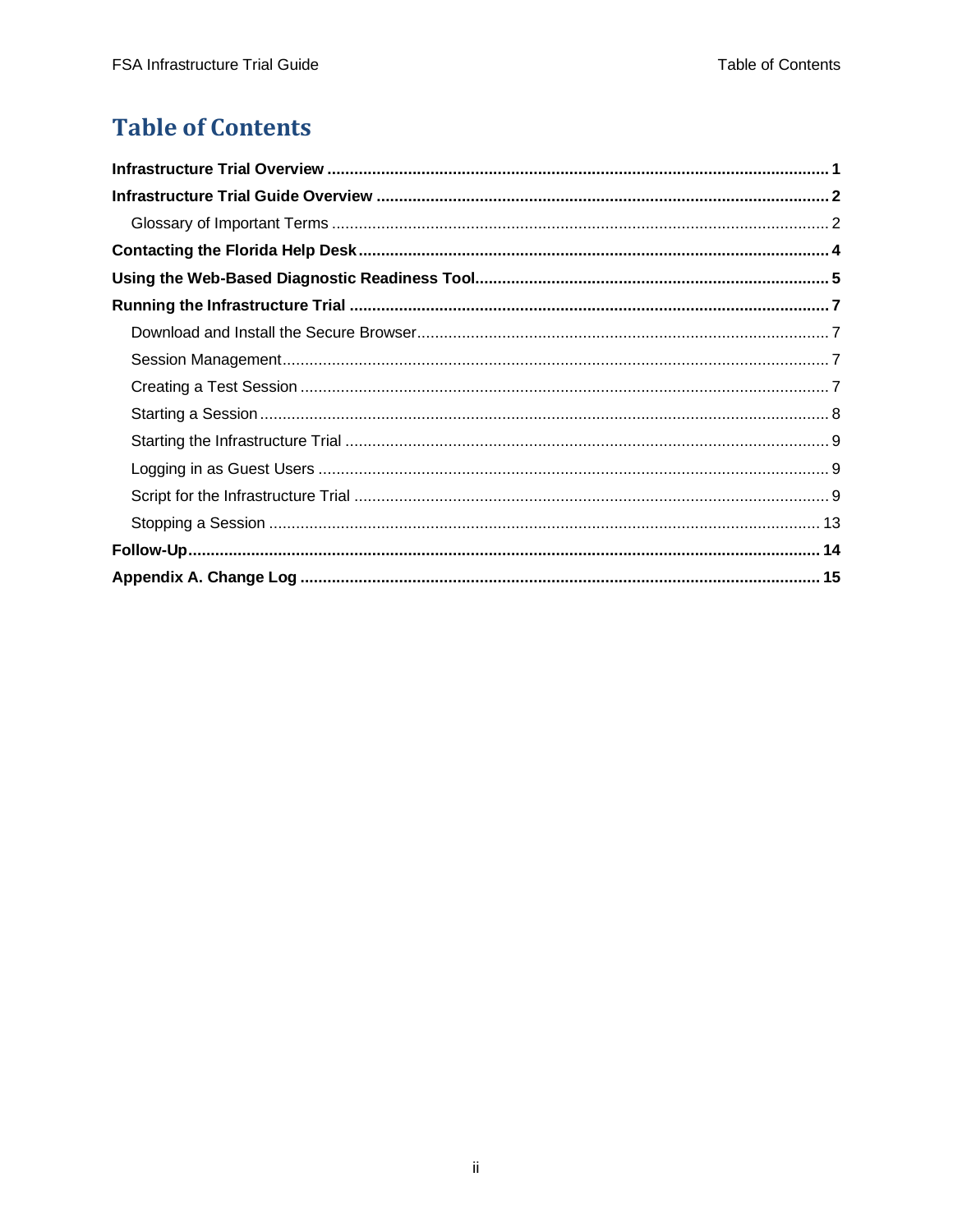# <span id="page-2-0"></span>**Infrastructure Trial Overview**

 The Infrastructure Trial is an opportunity for districts and schools to prepare for operational computer-based test administrations by simulating test-day network utilization, determining any school or district issues, and confirming that all computers and devices that will be used for testing can run the appropriate software.

Please note the following important information about the Infrastructure Trial:

- Schools will prepare by reading the applicable guides and manuals.
- • Districts may create an environment that matches expected school bandwidth utilization that will be used during testing.
- • Schools may create the same testing environment (e.g., testing rooms, number of computers or devices, appropriate switches and hubs, power supplies, etc.) that will be used for testing.
- • Schools will use the web-based Diagnostic Readiness Tool provided by Cambium Assessment, Inc. (CAI) to determine network user capacity and bandwidth requirements.
- • Prior to the largest computer-based administration of the year, or as directed by the district, schools will run a trial which simulates the appropriate number of student logins based on the total number of computers that they intend to use concurrently for testing.
- • The trial should take approximately fifteen minutes. During this time, users will log in, supply random answers, and submit the trial.
- • Schools are encouraged to run the trial in their testing rooms on their testing computers or devices and troubleshoot any local issues prior to a district-wide Infrastructure Trial.

 The Infrastructure Trial should only be used to test the school and district infrastructure; the content used for the Infrastructure Trial is **not appropriate for student practice**. Subjectspecific *practice tests* are available for students on the Florida Statewide Assessments Portal. The practice tests are intended to familiarize students with the types of items that will make up the tests and with the tools available in CAI's Test Delivery System (TDS).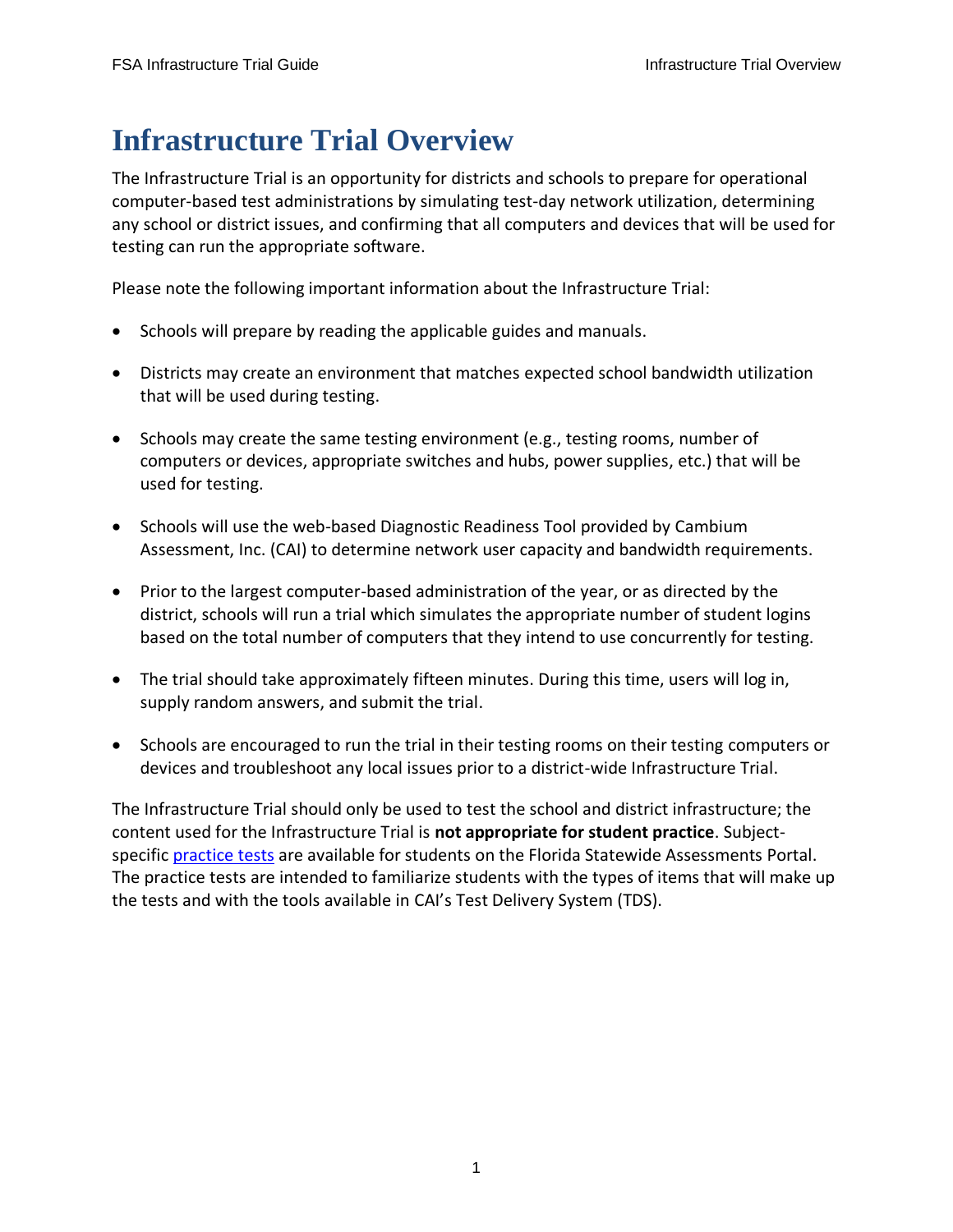# <span id="page-3-0"></span>**Infrastructure Trial Guide Overview**

 The purpose of this guide is to provide district and school assessment and technology personnel with necessary information and instructions to administer the Infrastructure Trial. This guide will define important terms; explain the tasks required before, during, and after a trial; and describe the Test Administrator (TA) Interface and TDS. It is recommended that all assessment personnel read the entire guide before starting the Infrastructure Trial.

The major topics covered in this guide are:

- [Contacting the Florida Help Desk](#page-5-0)  This section provides instructions and information on contacting the Florida Help Desk with questions or technical issues.
- [Using the Web-Based Diagnostic Readiness Tool](#page-6-0)  This section includes instructions for determining how many students can test simultaneously on your network using a webbased tool.
- [Running the Infrastructure Trial](#page-8-0)  This section provides the instructions for the TA Interface, the Student Interface, and the Infrastructure Trial.
- [Follow-Up](#page-15-0)  The final section includes instructions for providing the district and CAI with feedback regarding your Infrastructure Trial.

## <span id="page-3-1"></span>**Glossary of Important Terms**

 **Diagnostic Readiness Tool:** This web-based tool performs a system check to assess the readiness of a particular computer or device for testing.

 personnel are located on the Florida Statewide Assessment Portal, which is accessed at [www.FSAssessments.org.](http://www.fsassessments.org/) The portal also includes links to TDS, TIDE, the APM Reporting Site, **Florida Statewide Assessment Portal:** Resources and information for district and school and the PearsonAccess Next Reporting System.

 **Secure Browser:** The secure browser allows students to access the computer-based assessments. This software must be installed on all computers or devices that will be used for student testing. A link to download the secure browser is located on the portal.

 **Session ID:** Session IDs are unique codes generated in the TA Interface. In addition to their first names and usernames, students use the Session ID to log into computer-based assessments. Test administrators must record the Session ID as part of their required administration information.

 **Test Delivery System (TDS):** All computer-based assessments are administered via TDS, which includes the TA Interface and the secure browser.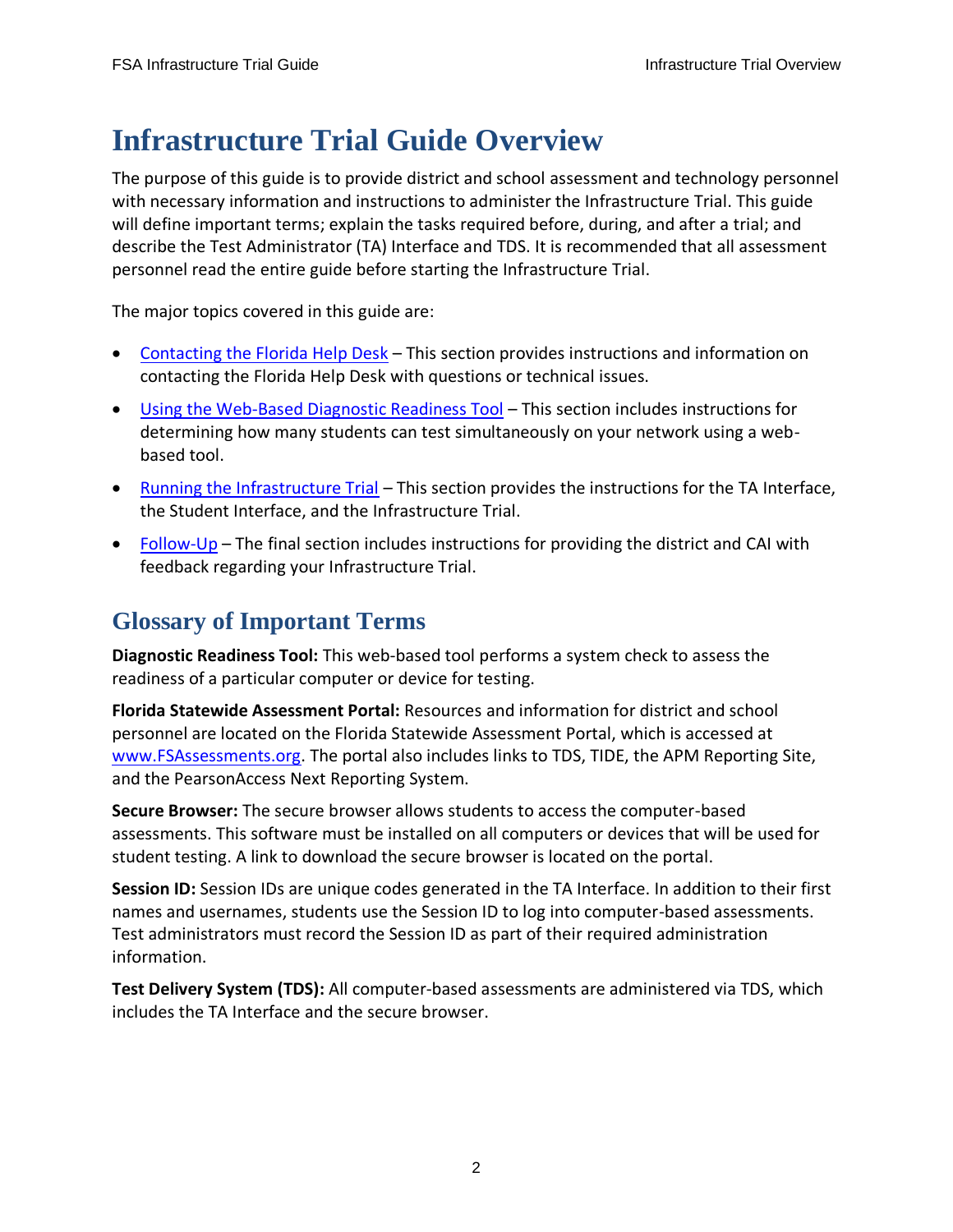**Test Information Distribution Engine (TIDE):** TIDE is the enrollment and user management system for Florida Statewide Assessments. Student enrollment and test eligibility information is managed in TIDE. All school and district personnel involved in the administration of Florida Statewide Assessments must have TIDE user accounts.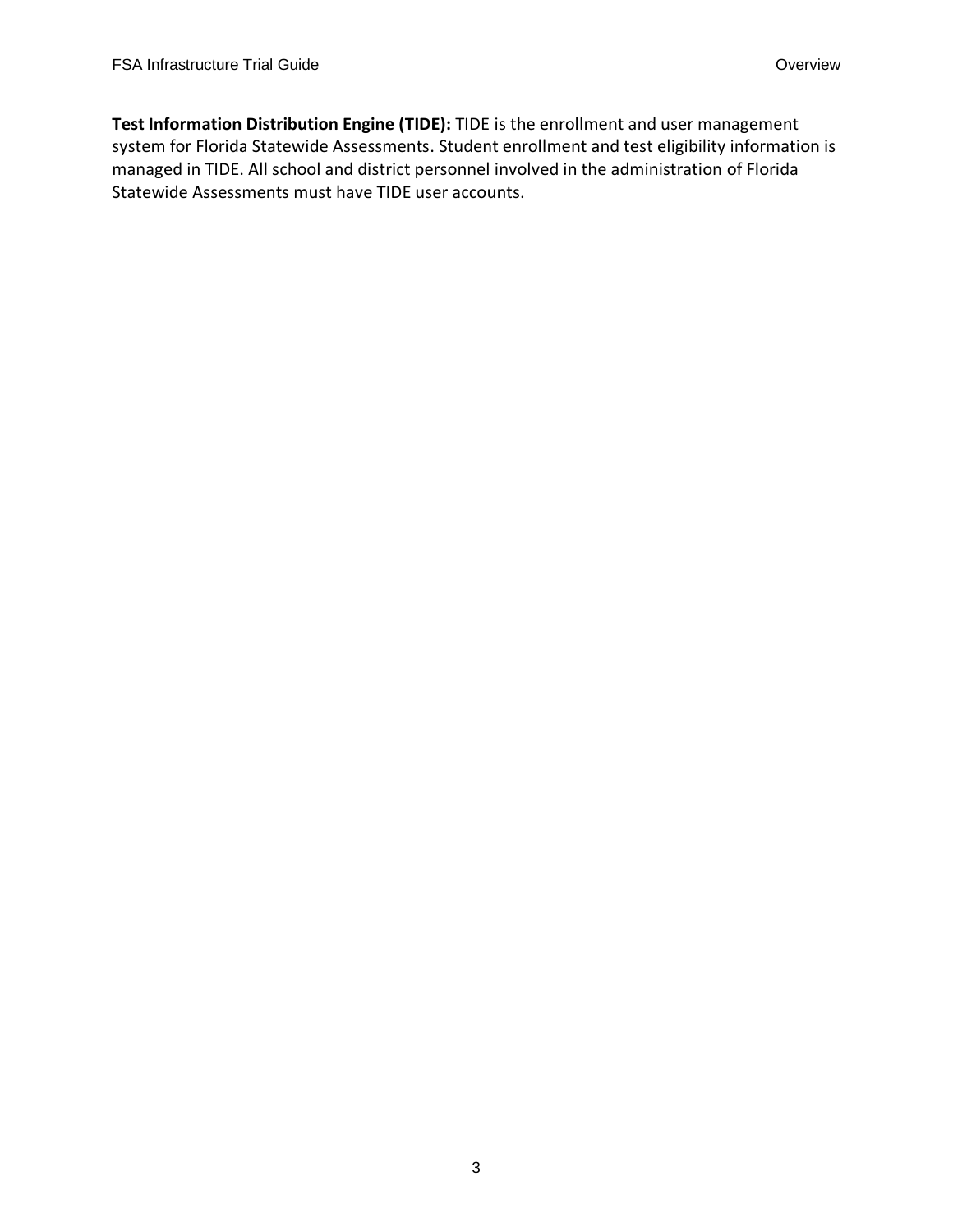# <span id="page-5-0"></span>**Contacting the Florida Help Desk**

If technical assistance is needed at any point during the Infrastructure Trial, contact the Florida Help Desk at 866-815-7246 or [FloridaHelpDesk@CambiumAssessment.com.](mailto:FloridaHelpDesk@CambiumAssessment.com)

 Make sure that you know the answers to all relevant questions below so that CAI can assist you effectively and efficiently:

- • What device are you using (Windows, Mac, mobile device, etc.)? What device is the student using?
- • What is your role (district assessment coordinator, district technology coordinator, school assessment coordinator, school technology coordinator, or test administrator)?
- What task were you trying to complete when you encountered an error?
- • Was there an error message? If there wasn't an error message, what are you unable to do? If there was an error message, what error code or message appeared?
- • What step of the Infrastructure Trial was the student/volunteer trying to complete when he/she encountered an error?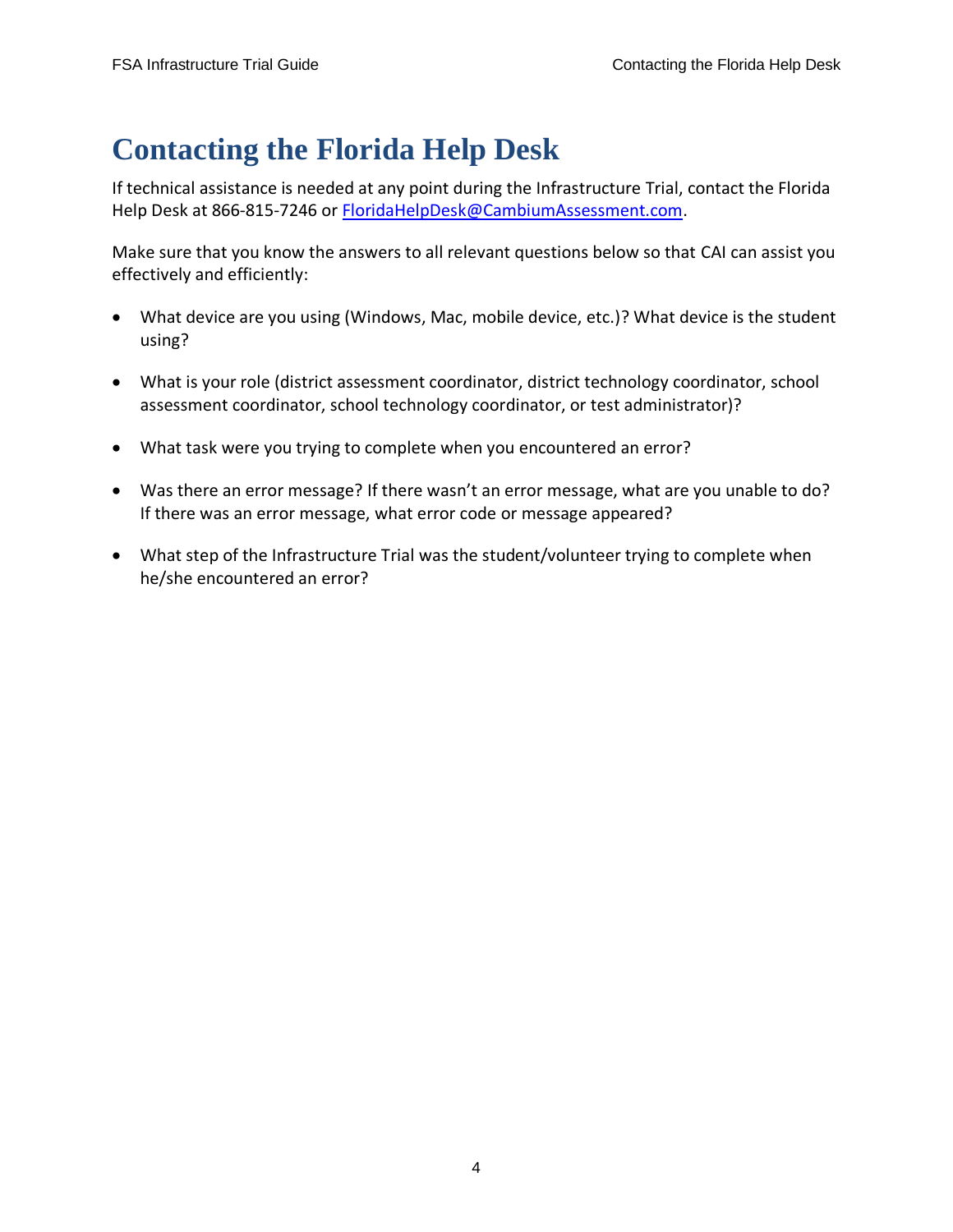# <span id="page-6-0"></span>**Using the Web-Based Diagnostic Readiness Tool**

 Prior to running the Infrastructure Trial, schools should use the web-based Diagnostic Readiness Tool to assess the readiness of a particular computer for testing. The tool also provides a statistical model of the testing process that replicates variation in instantaneous demand (e.g., download and upload speed analysis that includes an estimate of the number of simultaneous students who can test at the same location. The Diagnostic Readiness Tool uses a sophisticated the number of students who simultaneously press the Next button) and evaluates the likelihood that peaks will exceed network free capacity (network capacity not used by other processes) with a frequency likely to cause noticeable delays in testing.

To access the Diagnostics Readiness Tool, follow these steps:

 1. From the Student Practice Test *Please Sign In* screen, click **Run Diagnostics**, found in the middle of the screen, as displayed in the following graphic.

| <b>Please Sign In</b>                                                                                                                                                                                                                                                                                                                                                                                                                |                                                                     |  |  |
|--------------------------------------------------------------------------------------------------------------------------------------------------------------------------------------------------------------------------------------------------------------------------------------------------------------------------------------------------------------------------------------------------------------------------------------|---------------------------------------------------------------------|--|--|
| ON                                                                                                                                                                                                                                                                                                                                                                                                                                   | <b>Guest User</b><br>Switch to OFF to sign in with a<br>test ticket |  |  |
|                                                                                                                                                                                                                                                                                                                                                                                                                                      |                                                                     |  |  |
| ON                                                                                                                                                                                                                                                                                                                                                                                                                                   | <b>Guest Session</b><br>Switch to OFF to enter a<br>Session ID      |  |  |
| <b>ILI</b> Run Diagnostics                                                                                                                                                                                                                                                                                                                                                                                                           | Browser: Firefox v91                                                |  |  |
| <b>Florida Statewide Assessments Practice Tests</b><br>The purpose of the practice tests is to enable users to<br>become familiar with the functionality and item types that<br>students will encounter in CAI's Test Delivery System;<br>the tests are not intended to quide classroom<br>instruction. For more information about taking the<br>practice tests, please access the practice tests quide at<br>www.FSAssessments.org. |                                                                     |  |  |
| Login information is not required for the Practice<br>Tests. Click Sign In to access the Practice Test as a<br>Guest.                                                                                                                                                                                                                                                                                                                |                                                                     |  |  |
|                                                                                                                                                                                                                                                                                                                                                                                                                                      | Sign In                                                             |  |  |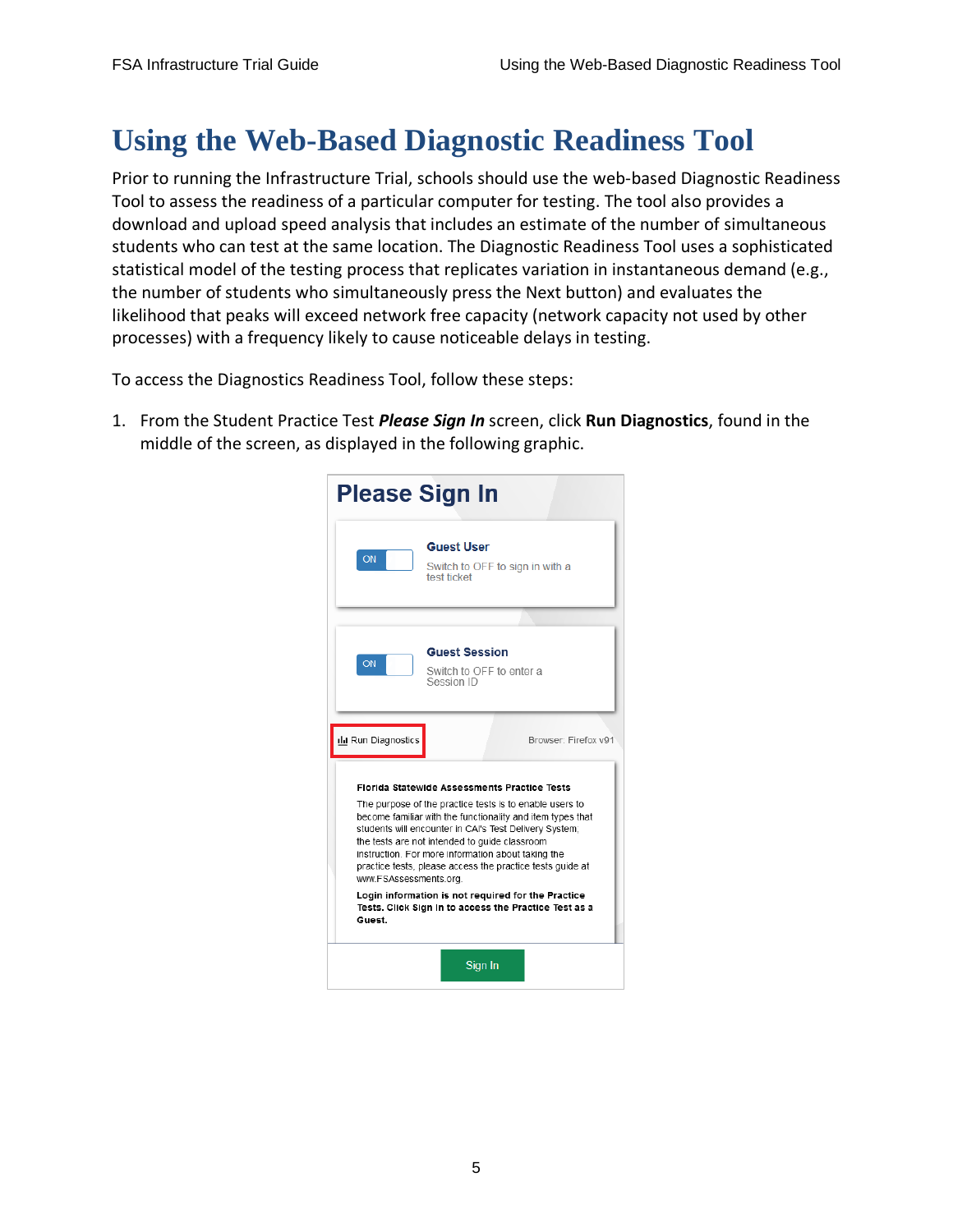2. On the *Network Diagnostics* page, select the button indicating you work for the school or district, and then input the number of students you expect to test at once. The system will then test the bandwidth and calculate the peak simultaneous loads given the provided information.

|                                                                               | Your Browser Version: Firefox v97                                                                                                     |
|-------------------------------------------------------------------------------|---------------------------------------------------------------------------------------------------------------------------------------|
| <b>Secure Browser: false</b>                                                  |                                                                                                                                       |
| <b>Bandwidth Diagnostic</b>                                                   |                                                                                                                                       |
| appropriate test below for your unique situation and follow the steps.        | There are variety of tests that can be conducted to determine if you have the adequate network bandwidth available. Please choose the |
|                                                                               | I work for the school or district and I'd like to know how many students I can expect to test concurrently at my location.            |
|                                                                               |                                                                                                                                       |
| $\bigcirc$ I am a student who will be taking a test remotely.                 |                                                                                                                                       |
| $\bigcirc$ I am a test administrator who will be proctoring an exam remotely. |                                                                                                                                       |
| How many students will be in your session at once?                            | <b>Run Test</b>                                                                                                                       |
|                                                                               |                                                                                                                                       |

 3. After the Diagnostic Readiness Tool runs, the system either confirms that bandwidth is adequate (as seen below) or suggests a likely maximum number of students supported.

| <b>Download Results:</b><br>15.038 Mbps download. | <b>Upload Results:</b><br>0.509 Mbps upload.                                                                                                                                                                                                                                                                                            |
|---------------------------------------------------|-----------------------------------------------------------------------------------------------------------------------------------------------------------------------------------------------------------------------------------------------------------------------------------------------------------------------------------------|
| <b>Bandwidth Summary:</b>                         |                                                                                                                                                                                                                                                                                                                                         |
|                                                   | Given the current load on your system, you should be able to test the requested number of students at this<br>location. (Please note: The throughput estimates include the encryption/decryption overhead for data transfer.<br>Throughput estimates change as the network conditions change and can vary each time you run this tool.) |

 4. Work with your district technology coordinator to ensure that you can test the appropriate number of students for each administration.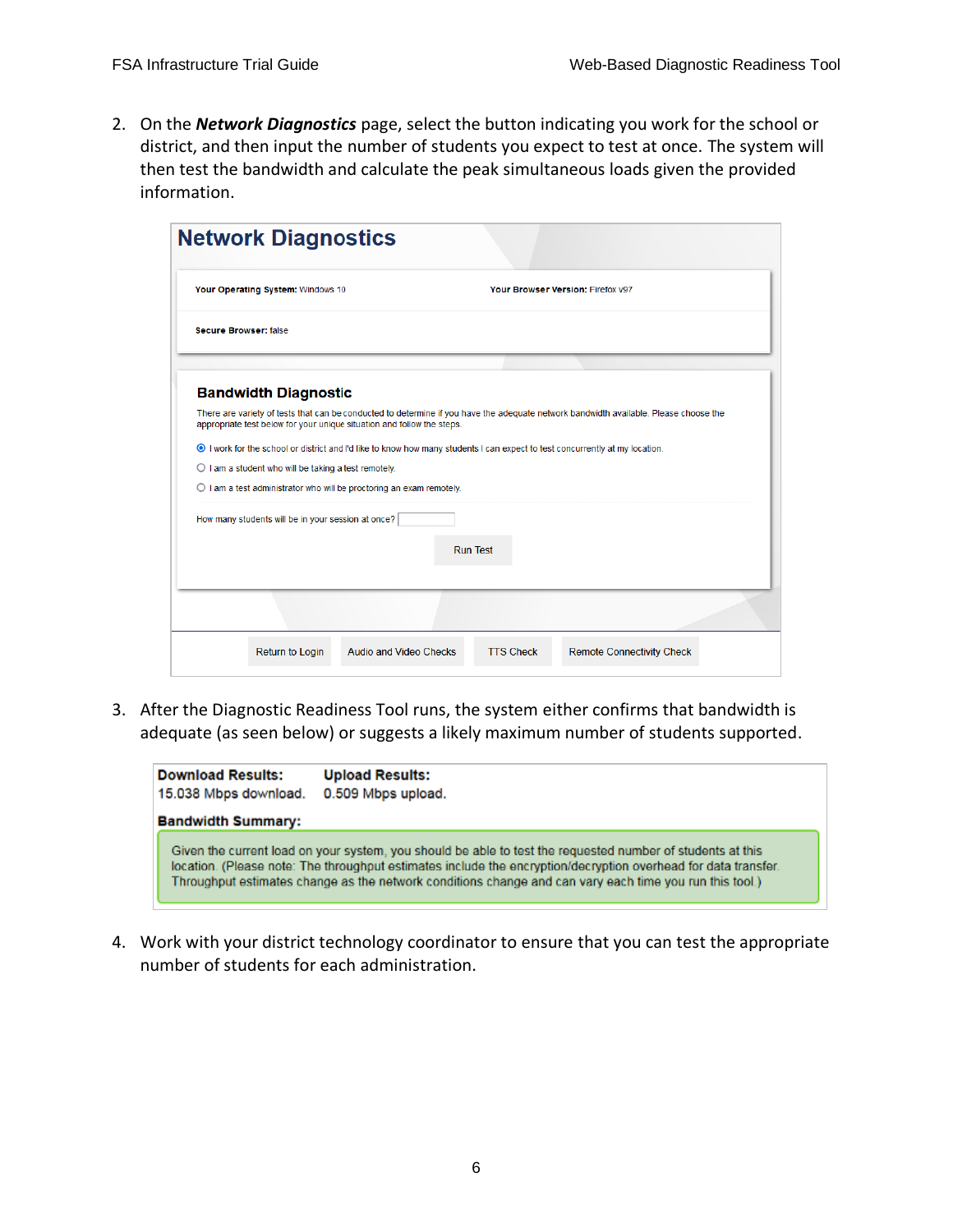# <span id="page-8-0"></span>**Running the Infrastructure Trial**

### <span id="page-8-1"></span>**Download and Install the Secure Browser**

 Visit the *[Secure Browsers](https://fsassessments.org/secure-browsers.html)* page on the portal to download the latest version of the secure  browser and review the *Configurations, Troubleshooting, and Secure Browser Installation* for your OS for instructions on how to do so. Install the secure browser on each computer or device to be used for the Infrastructure Trial.

### <span id="page-8-2"></span>**Session Management**

 This section provides all the necessary information and steps for setting up sessions in the TA Interface for the Infrastructure Trial. For more detailed information on the TA Interface, see the *Test Administrator User Guide*, available on the portal.

### <span id="page-8-3"></span>**Creating a Test Session**

#### *Accessing the TA Training Site*

- 1. Open your Internet browser and navigate to the portal at [www.FSAssessments.org/fsa.](https://fsassessments.org/index.html)
- 2. Select the **Teachers & Test Administrators** card on the portal.

#### Teachers & Test Administrators Card



**Teachers & Test Administrators** Locate resources for teachers and test administrators to help prepare for assessments.

#### 3. Select **TA Training Site**.

 You will be directed to the login screen. Enter your email address and password.

 4. Select **Secure Login**. You will be directed to the TA Training Site.

#### TA Training Site Card



#### **TA Training Site**

Practice tests for the computer-based assessments are administered through the Test Administrator (TA) Training Site.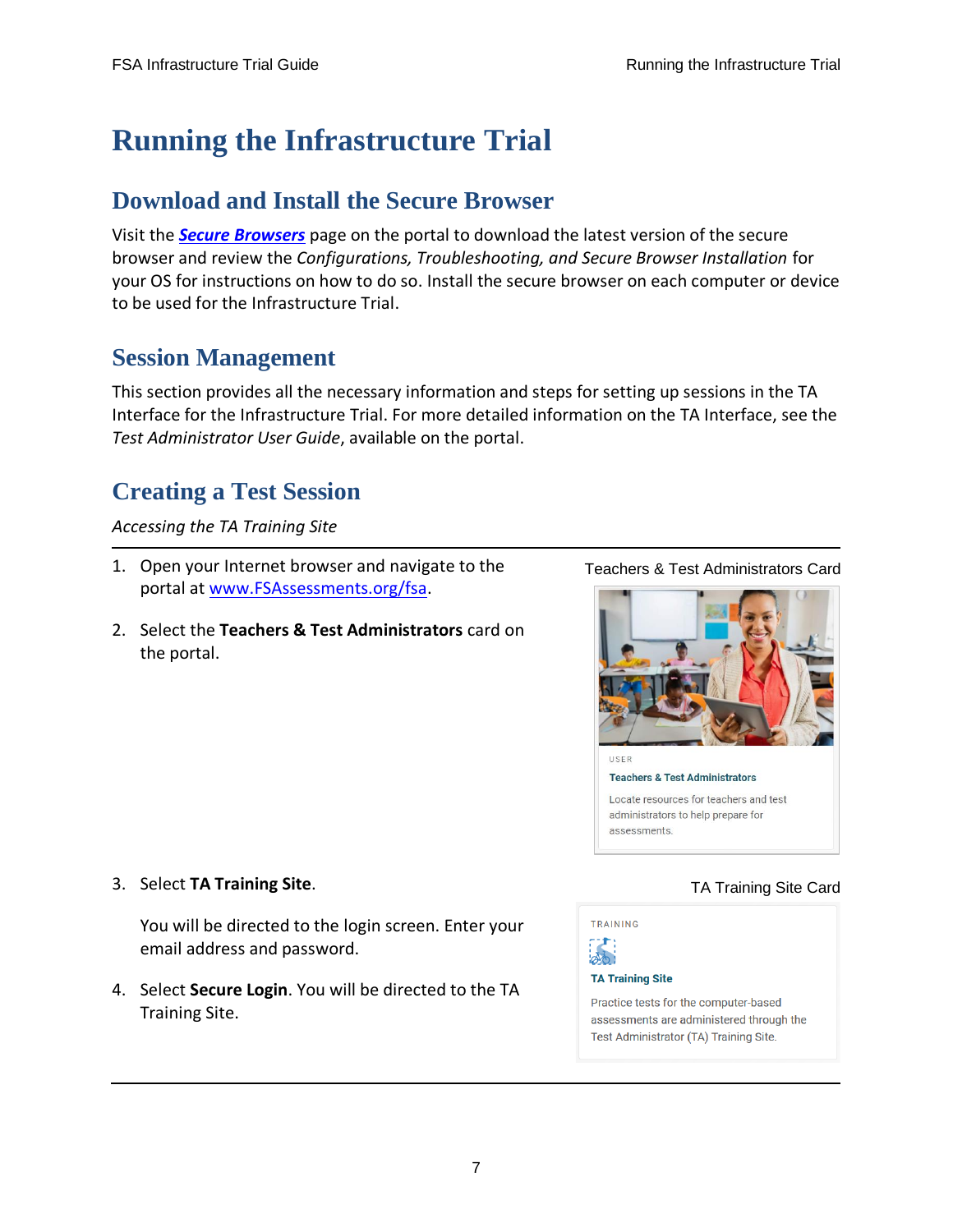### <span id="page-9-0"></span>**Starting a Session**

 A session must be started before guest students are able to log in to the secure browser for the Infrastructure Trial.

- 1. In the TA Training Site, the *Practice Test Selection* window opens automatically when you log in.
- 2. Click **Infrastructure Trial Test** and then select the checkbox next to the **Infrastructure Trial Test** to include it in the test session. Once you have selected the test, the **Start Practice Session** button will become active.

| <b>Practice Test Selection</b>                                                                                                                                                                    |                                  | Q<br>×            |
|---------------------------------------------------------------------------------------------------------------------------------------------------------------------------------------------------|----------------------------------|-------------------|
| Infrastructure Trial Test                                                                                                                                                                         | <b>Tests Selected</b>            | <b>而Clear All</b> |
| Choose which test(s) to add to your session. If you are ready to start the<br>session, click "Start Practice Session". If you want to add additional tests in<br>another category, select "Back". | <b>Infrastructure Trial Test</b> |                   |
|                                                                                                                                                                                                   | Infrastructure Trial Test        |                   |
| $\triangleright$ Infrastructure Trial Test                                                                                                                                                        |                                  |                   |
|                                                                                                                                                                                                   |                                  |                   |
|                                                                                                                                                                                                   |                                  |                   |
|                                                                                                                                                                                                   |                                  |                   |
|                                                                                                                                                                                                   |                                  |                   |
|                                                                                                                                                                                                   |                                  |                   |
|                                                                                                                                                                                                   |                                  |                   |
|                                                                                                                                                                                                   |                                  |                   |
|                                                                                                                                                                                                   |                                  |                   |
| <b>Back</b>                                                                                                                                                                                       | <b>Start Practice Session</b>    |                   |

- 3. Select the **Start Practice Session** button.
	- a) The *Practice Test Selection* window will close.
	- b) The Session ID will generate and appear next to the Stop button.

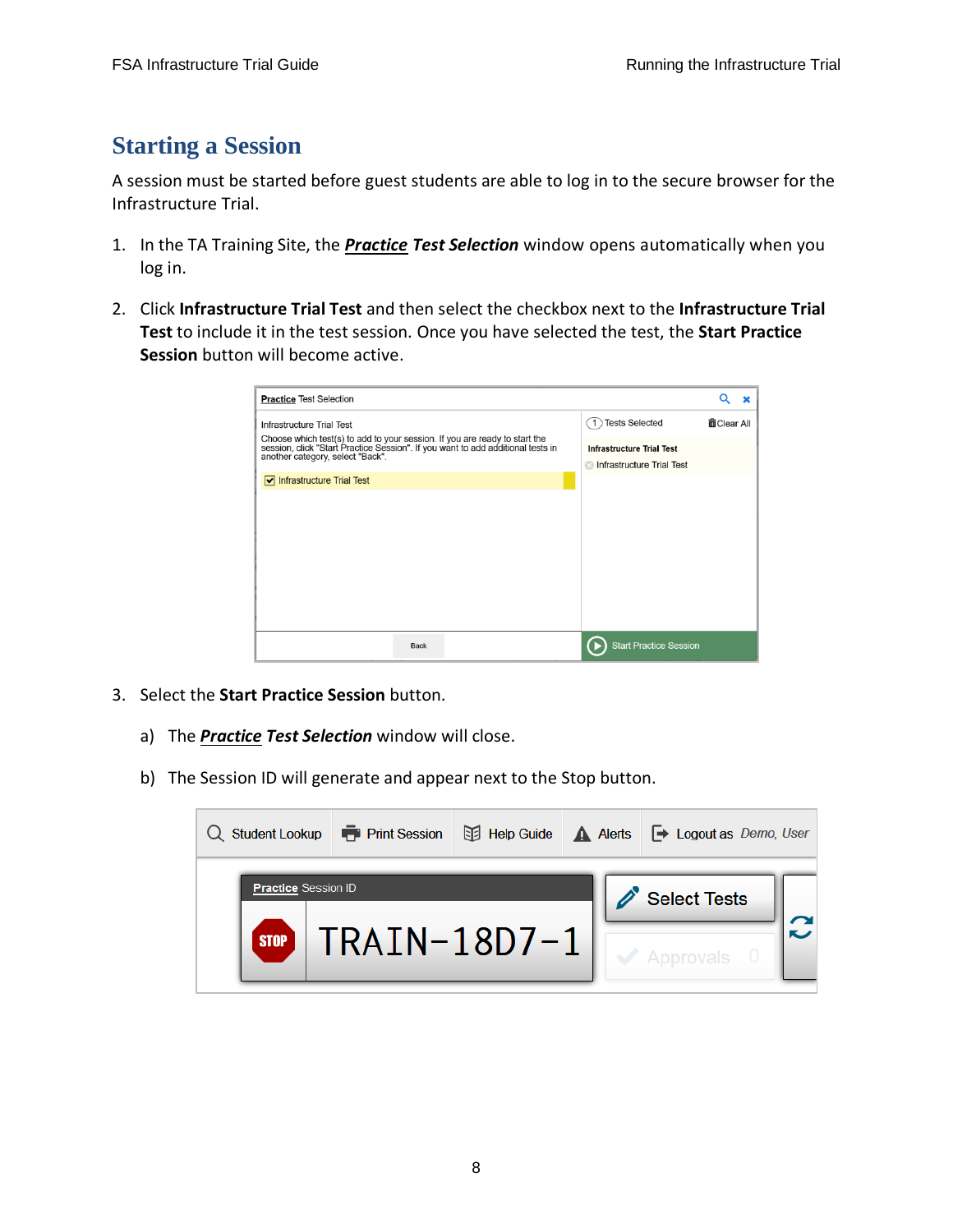4. Provide the Session ID to the users who will log in to your test session. Display this Session ID in a location where it is visible to all users. For example, write the Session ID on the board. **Users must enter the Session ID exactly as it appears on the TA Training Site.** 

### <span id="page-10-0"></span> **Starting the Infrastructure Trial**

- 1. Before students or volunteers arrive, ensure that the testing room is prepared as it will be on the day of the test.
- 2. Ensure that each student or volunteer has a pen or pencil and paper to write any issues on.
- 3. Ensure that all software applications, including Internet browsers, are closed on all student computers or devices before the trial begins.
- 4. You will be asked to test audio on computers and devices during the trial. Earbuds or headphones are optional but are recommended to test their setup. If using earbuds or headphones, check that each student or volunteer has plugged them in and adjusted volume prior to launching the trial.

### <span id="page-10-1"></span>**Logging in as Guest Users**

 Because the purpose of an Infrastructure Trial is to test district and school infrastructure, it is not necessary to use real student data. Users will log in to the secure browser as Guest Users.

### <span id="page-10-2"></span>**Script for the Infrastructure Trial**

 **Note:** The Infrastructure Trial is not to be used for student practice. The Infrastructure Trial uses mock content to allow districts and schools to simulate a computer-based administration for testing hardware and network connectivity prior to the operational administration.

SAY Thank you for participating in the Infrastructure Trial. If you encounter any problems during the trial, please describe the problem and record the number of times it occurred on your sheet of paper. If the problem prohibits you from proceeding with the trial, please raise your hand and someone will assist you.

If students are participating in the trial, please say the following:

SAY | Please remember that the Infrastructure Trial is only for the purpose of testing our school's systems for online testing. It is **not** meant to introduce you to the test items or to be used for practice. Practice tests are provided to introduce you to the tools and the format of the computer-based test questions. After testing today, I will provide you with a web address you can use to access the practice tests. Are there any questions?

Answer any questions.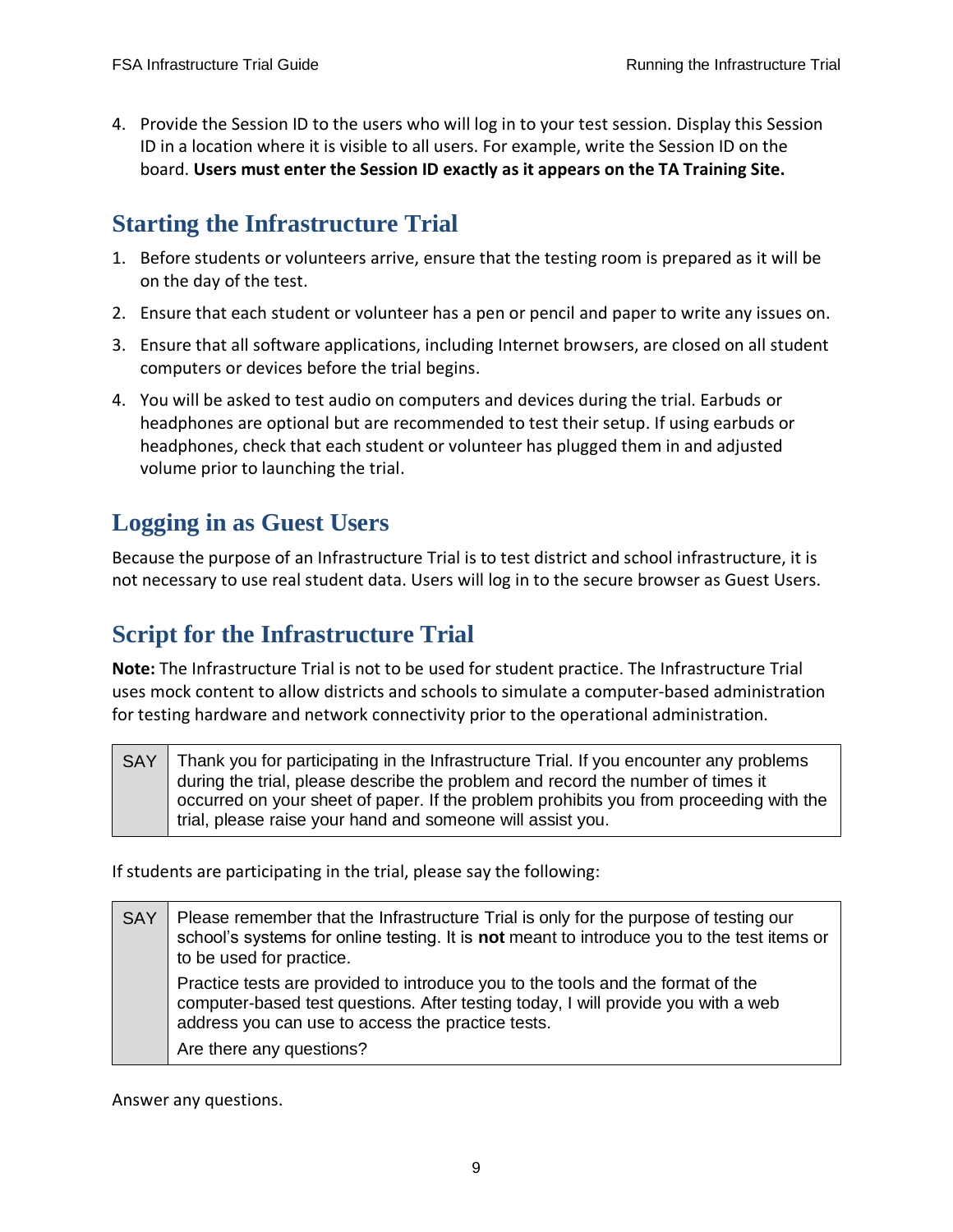SAY | Launch the Secure Browser icon on your computer or device.

 Click **Go to the Practice Test Site** to access the Student Practice Test site.

 A *Please Sign In* screen should be displayed. Raise your hand if you do not see the *Please Sign In* screen.

 Assist users as needed and make sure that everyone is able to get to the Student Practice Test *Please Sign In* page, as shown below.

| <b>Please Sign In</b>       |                                                                                                                                                                                                                                                                                                                                                                                                                               |  |  |  |
|-----------------------------|-------------------------------------------------------------------------------------------------------------------------------------------------------------------------------------------------------------------------------------------------------------------------------------------------------------------------------------------------------------------------------------------------------------------------------|--|--|--|
| ON                          | <b>Guest User</b><br>Switch to OFF to sign in with a<br>test ticket                                                                                                                                                                                                                                                                                                                                                           |  |  |  |
|                             |                                                                                                                                                                                                                                                                                                                                                                                                                               |  |  |  |
| ON                          | <b>Guest Session</b><br>Switch to OFF to enter a<br>Session ID                                                                                                                                                                                                                                                                                                                                                                |  |  |  |
| <b>Ilil Run Diagnostics</b> | Browser: Firefox v91                                                                                                                                                                                                                                                                                                                                                                                                          |  |  |  |
|                             | Florida Statewide Assessments Practice Tests<br>The purpose of the practice tests is to enable users to<br>become familiar with the functionality and item types that<br>students will encounter in CAI's Test Delivery System;<br>the tests are not intended to quide classroom<br>instruction. For more information about taking the<br>practice tests, please access the practice tests guide at<br>www.FSAssessments.org. |  |  |  |
| <b>Guest.</b>               | Login information is not required for the Practice<br>Tests. Click Sign In to access the Practice Test as a                                                                                                                                                                                                                                                                                                                   |  |  |  |
| Sign In                     |                                                                                                                                                                                                                                                                                                                                                                                                                               |  |  |  |

SAY | Make sure the box for **Guest User** is switched to ON. Make sure that the box for **Guest Session** is switched to OFF and enter the Session ID TRAIN-\_\_\_\_\_\_\_\_\_\_\_\_. The *Your Tests* screen will appear. From the **Student Grade Level** drop-down, select any grade level. Select the arrow beside **Start Infrastructure Trial Test**. Raise your hand if you are having trouble with any of these steps. Click **Sign In**.

 Assist users as needed and make sure that everyone has proceeded to the *Waiting for Approval* screen.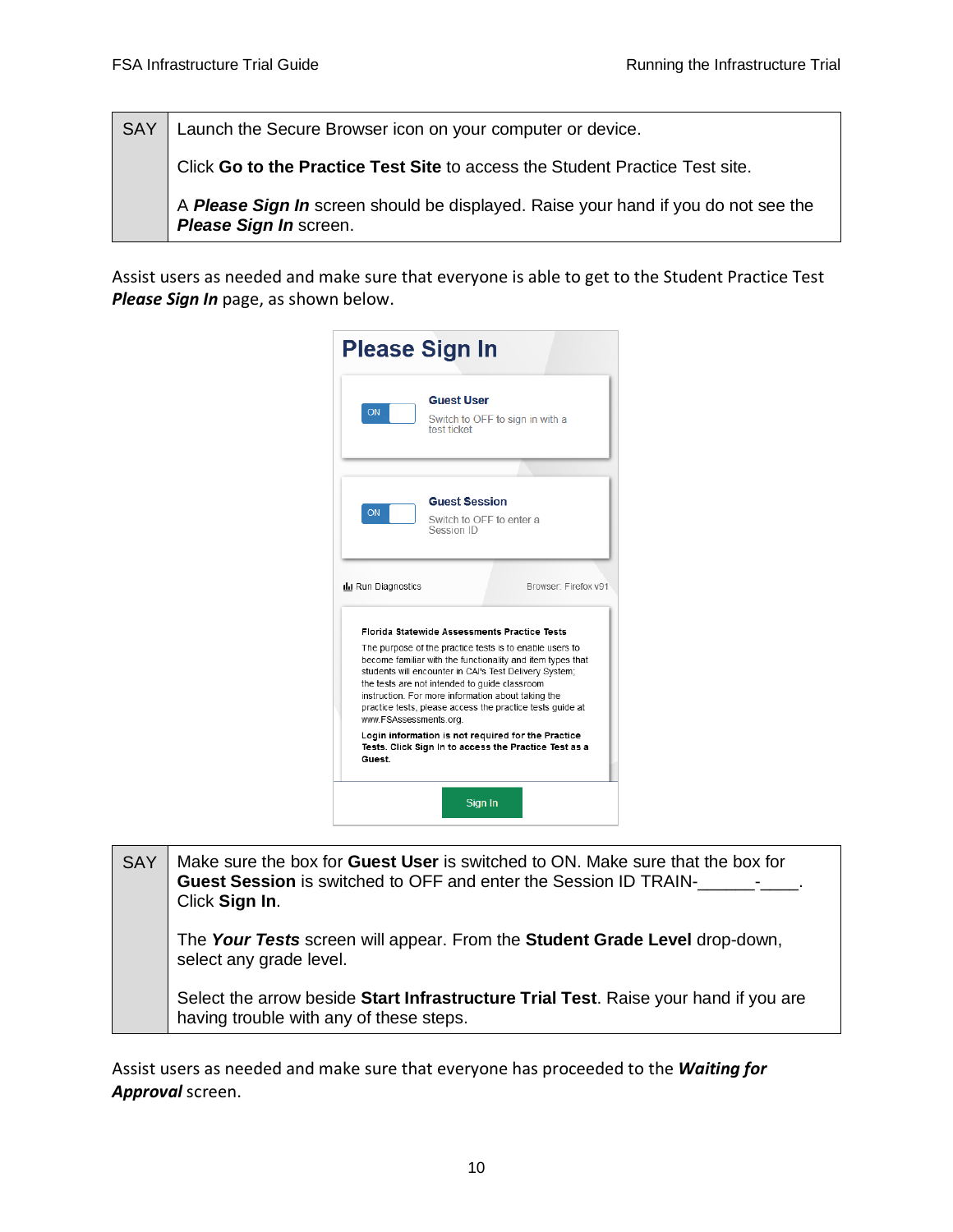#### SAY | I will now approve you to enter the trial.

 To approve users in the TA Interface, first select the Approvals button on the right side of the screen; this will open the *Approvals and Student Test Settings* screen. A list of all users/students waiting for approval will appear.

- • If you wish to view or modify a student's test settings before approving the user/student to test, click the test settings icon [ ] in the See Details column. The *Test Settings* window will appear. In this window, you can assign students accommodations, such as Text-to-Speech and Masking. After assigning accommodations, click **Set** at the top of the window.
- *To approve individual users/students*, select the green checkmark button [**V**] for each user/student. The student will be approved.
- *To approve all users currently displayed in the list*, select the **Approve All Students** button at the top right of the test table. An *Important!* Pop-up window will appear. Read the information and click **Yes**. All users/students listed will be approved. However, please note that if you use this option, any users/students who reach the *Waiting for Approval* screen after you have selected Approve All Students will need to be approved separately.

| <b>Approvals and Student Test Settings</b>                              |                              |                    |   | $\bigodot$ Approve All Students $\Big \bigodot$ Refresh $\big \bigotimes$ Done |
|-------------------------------------------------------------------------|------------------------------|--------------------|---|--------------------------------------------------------------------------------|
| active tests<br>students awaiting approval                              | $\mathbf 0$ tests in session |                    |   | $=$ Infrastructure Trial Test                                                  |
| <b>Approve All Students</b><br>Infrastructure Trial Test - 1 student(s) |                              |                    |   |                                                                                |
| <b>Student Name</b>                                                     | <b>Username</b>              | <b>See Details</b> |   | <b>Action</b>                                                                  |
| <b>GUEST</b>                                                            | <b>GUEST</b>                 | Standard           | О |                                                                                |
|                                                                         |                              |                    |   |                                                                                |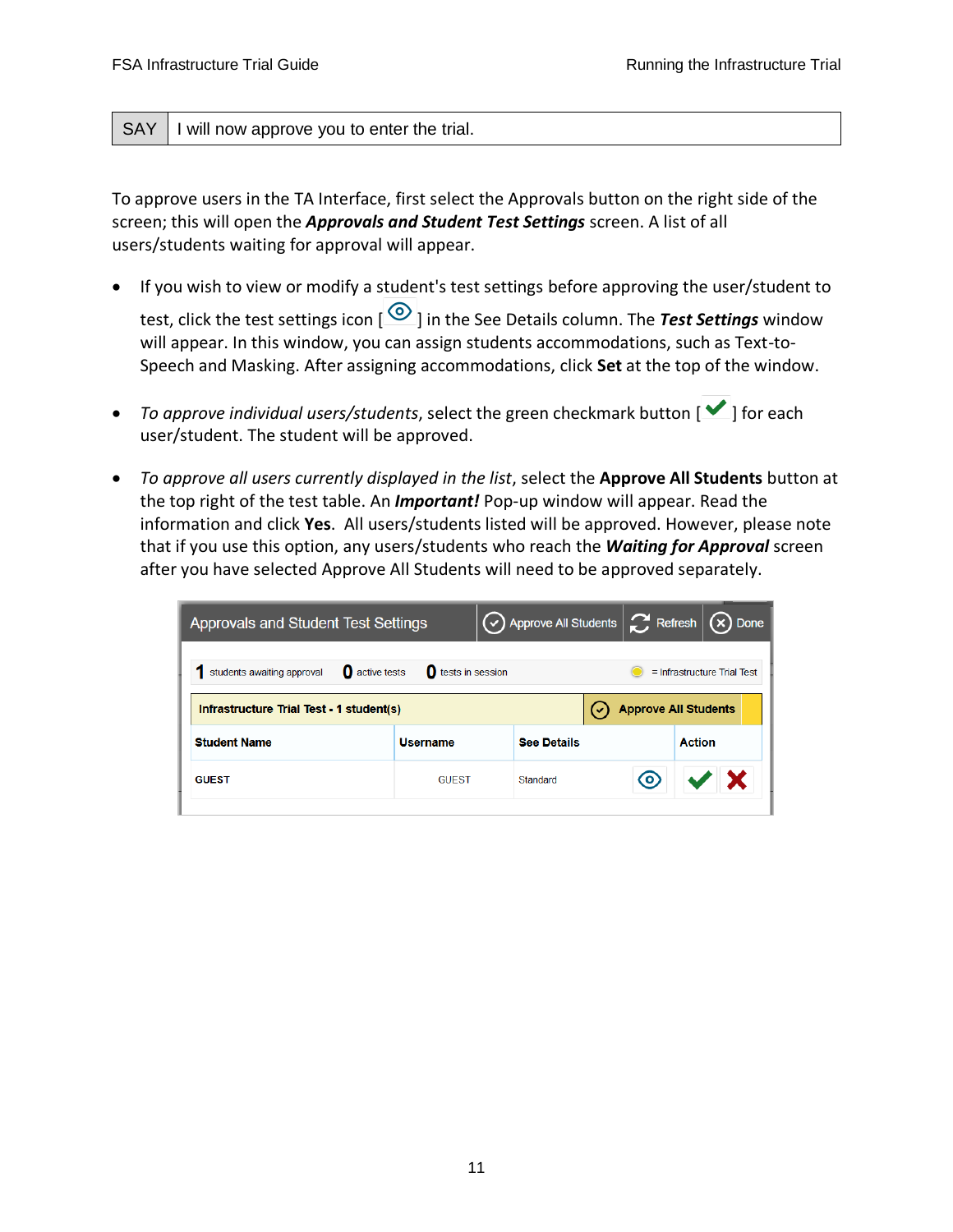| <b>SAY</b> | The Audio Checks screen will appear.                                                                                                                                                                                                                                                                                                                                                                                                                                                                                                                                                                                                      |
|------------|-------------------------------------------------------------------------------------------------------------------------------------------------------------------------------------------------------------------------------------------------------------------------------------------------------------------------------------------------------------------------------------------------------------------------------------------------------------------------------------------------------------------------------------------------------------------------------------------------------------------------------------------|
|            | In the Sound Check section, click the sound icon [10] to hear the sound. If you cannot<br>hear the sound, raise your hand. If you can hear the sound, click Yes. (Assist any<br>users/students who raised their hands. Once students click Yes on the last applicable<br>audio check, they will automatically be sent to the <b>Before you Begin</b> screen.)                                                                                                                                                                                                                                                                             |
|            | If Speech-to-Text was assigned, in the Recording Device Check section, click the<br>microphone icon and say your name into your recording device. When you are done,<br>press the Stop button. To listen to your recording, press the play button. If you heard<br>your recording correctly, select I heard my recording. A green tab with a checkmark<br>will appear in the upper right corner of the section. If you did not hear your recording,<br>please raise your hand now. (Assist any users/students who raised their hands.)                                                                                                    |
|            | If Text-to-Speech was assigned, in the Text-to-Speech Sound Check section, click the<br>speaker icon $[\mathbb{Q}]$ to make sure that you can hear the voice. Then click I heard the<br>voice. If you do not hear the spoken phrase, click I did not hear the voice, and raise<br>your hand. (Assist any users/students who raised their hands.)                                                                                                                                                                                                                                                                                          |
|            | Once you complete all applicable audio checks, you will see the Before You Begin<br>screen. At the bottom of this screen, click Begin Test Now.                                                                                                                                                                                                                                                                                                                                                                                                                                                                                           |
|            | Now that the Infrastructure Trial has loaded, take about 10 seconds on each item<br>before proceeding to the next question by selecting the forward arrow at the top of the<br>screen. Your answers do not need to be correct; just mark a random answer and<br>move on.                                                                                                                                                                                                                                                                                                                                                                  |
|            | For the purposes of this trial, do not pay attention to the content of the questions.<br>During the course of this Infrastructure Trial, take some time to use each tool, as<br>available. These include the Tutorial, Mark for Review, Calculator, Notepad,<br>Highlighter, Zoom, Notes, Strikethrough, Periodic Table, and Line Reader tools. Click<br>play on the audio passage in Session 1 to ensure it plays correctly. The audio<br>passage can be found in Question 4 in the reading passage panel. Does anyone have<br>any questions about how to use the tools or how to navigate between questions?<br>(Answer any questions.) |
|            | You will proceed to the second session of the trial by clicking <b>Next</b> on the first <b>Review</b><br>screen and clicking Yes on the pop-up window. After you reach the last question of<br>the test, click End Test on the Review screen. Use your sheet of paper to record any<br>additional comments about your experience.                                                                                                                                                                                                                                                                                                        |
|            | Now, proceed through the trial by spending about 10 seconds on each item.                                                                                                                                                                                                                                                                                                                                                                                                                                                                                                                                                                 |

Walk around the room and assist users as needed to complete the trial.

SAY | When you have completed the Infrastructure Trial, click **End Test** on the **Review**  screen and **Yes** on the pop-up window. Then click **Submit Test**. A pop-up will appear asking if you are sure you want to submit the test. Click **Yes**. Click **Log Out** to be directed back to the Login page.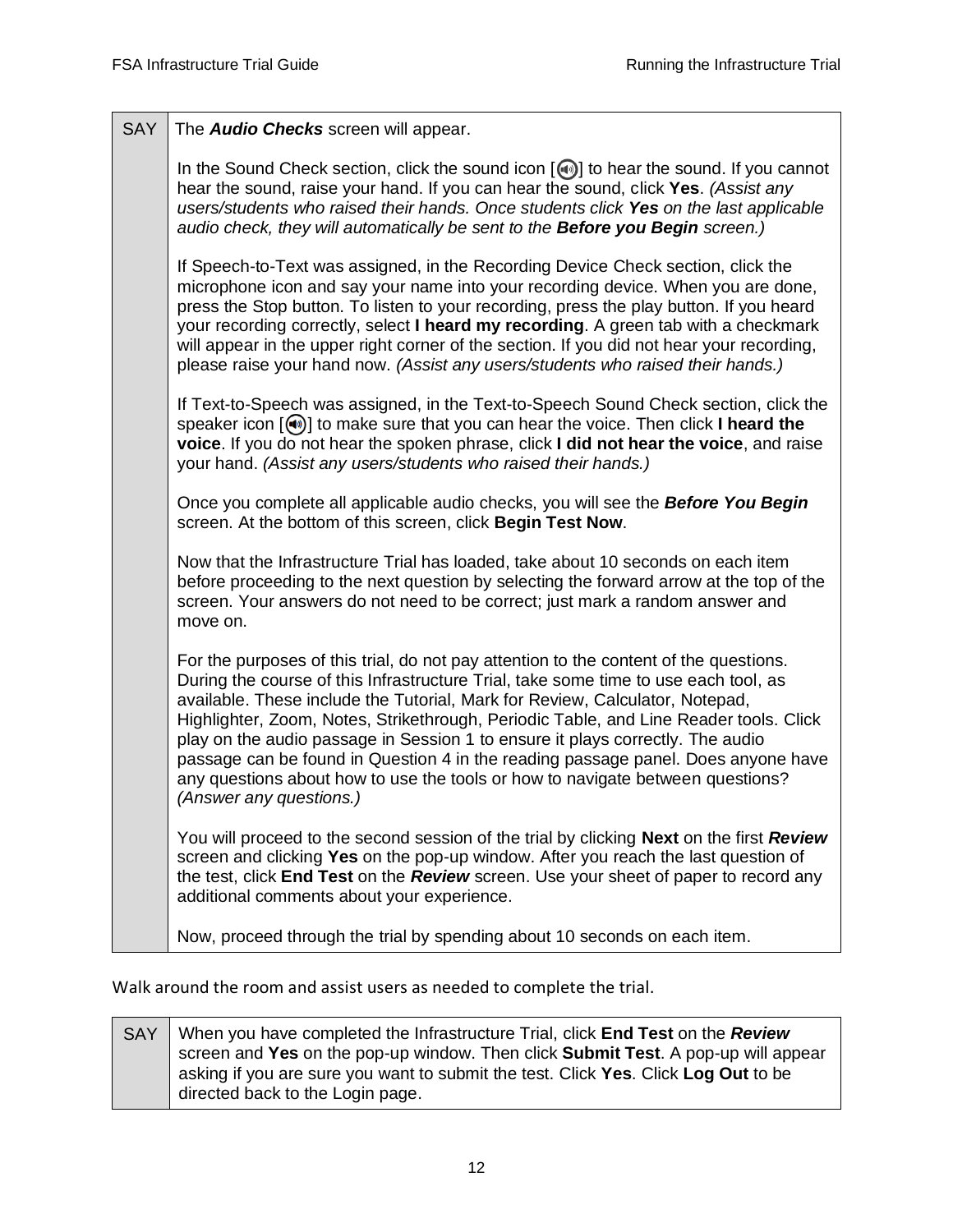When everyone in the session has completed the trial, stop the session in the TA Training Site.

### <span id="page-14-0"></span>**Stopping a Session**

 *To stop the trial session:* 

- 1. Click **Stop** in the upper right corner of the screen. An *Important!* box will appear, requesting verification that you want to end the session and log students out.
- 2. Click **Yes** to continue. The test session will close.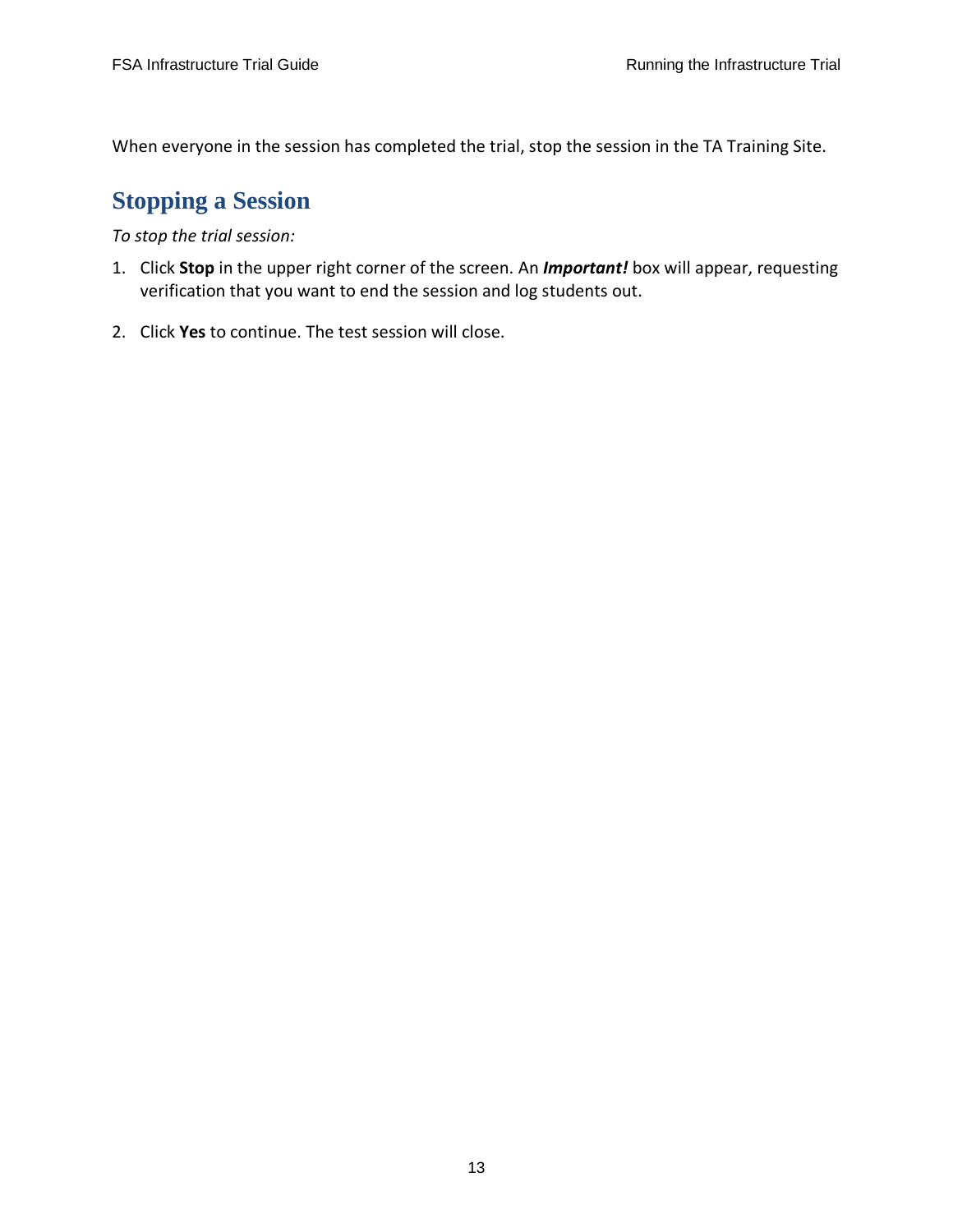# <span id="page-15-0"></span>**Follow-Up**

 If students participated in the trial and they are interested in accessing practice tests, direct them to *practice tests* posted on the portal.

 Once your Infrastructure Trial has been completed, the computer-based testing team at your school should review all notes from the Infrastructure Trial. Follow up with the Florida Help Desk on any specific technology issues. The school should also share these notes with the computer-based testing team at the district level. The district may also request additional confirmation that the trial has been completed successfully. Please report any additional issues or concerns to your district assessment coordinator.